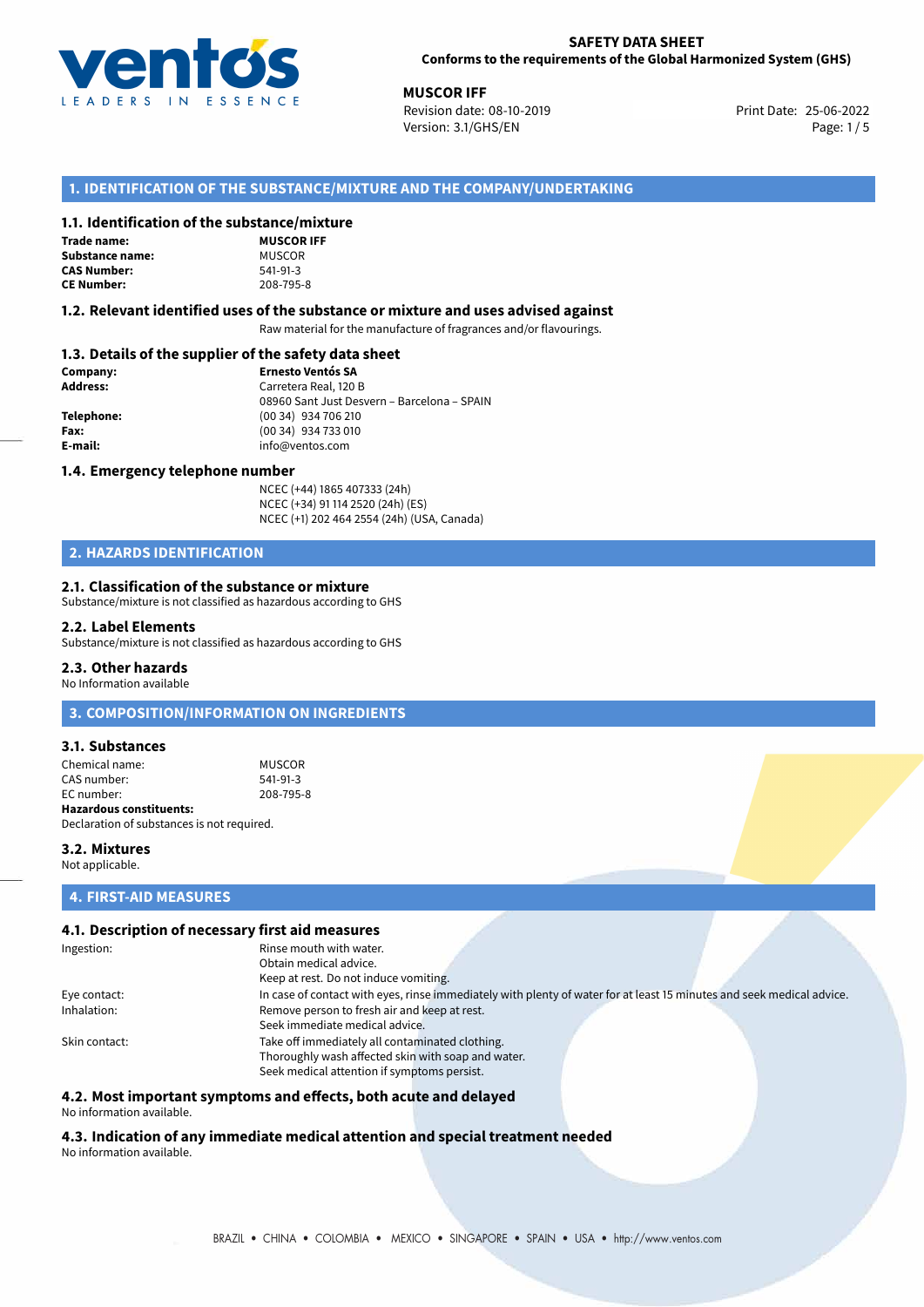

**MUSCOR IFF**<br>
Revision date: 08-10-2019<br> **25-06-2022** Print Date: 25-06-2022 Revision date: 08-10-2019 Version: 3.1/GHS/EN Page: 2 / 5

## **5. FIRE-FIGHTING MEASURES**

## **5.1. Extinguishing Media**

Water spray, carbon dioxide, dry chemical powder or appropriate foam. For safety reasons do not use full water jet.

#### **5.2. Special hazards arising from the substance or mixture**

Known or Anticipated Hazardous Products of Combustion: Emits toxic fumes under fire conditions.

#### **5.3. Advice for firefighters**

High temperatures can lead to high pressures inside closed containers. Avoid inhalation of vapors that are created. Use appropriate respiratory protection. Do not allow spillage of fire to be poured into drains or watercourses. Wear self-contained breathing apparatus and protective clothing.

## **6. ACCIDENTAL RELEASE MEASURES**

#### **6.1. Personal precautions, protective equipment and emergency procedures**

Evacuate surronding areas. Ensure adequate ventilation. Keep unnecessary and unprotected personnel from entering. Do not breathe vapor/spray. Avoid contact with skin and eyes. Information regarding personal protective measures: see section 8.

#### **6.2. Environmental precautions**

To avoid possible contamination of the environment, do not discharge into any drains, surface waters or groundwaters.

#### **6.3. Methods and materials for containment and cleaning up**

Cover with an inert, inorganic, non-combustible absorbent material (e.g. dry-lime, sand, soda ash). Place in covered containers using non-sparking tools and transport outdoors. Avoid open flames or sources of ignition (e.g. pilot lights on gas hot water heater). Ventilate area and wash spill site after material pickup is complete.

#### **6.4. Reference to other sections**

Information regarding exposure controls, personal protection and disposal considerations can be found in sections 8 and 13.

### **7. HANDLING AND STORAGE**

#### **7.1. Precautions for safe handling**

Do not store or handle this material near food or drinking water. Do not smoke. Avoid contact with the eyes, skin and clothing. Wear protective clothing and use glasses. Observe the rules of safety and hygiene at work. Keep in the original container or an alternative made from a compatible material.

#### **7.2. Conditions for safe storage, including any incompatibilities**

Store in tightly closed and preferably full containers in a cool, dry and ventilated area, protected from light. Keep away from sources of ignition (e.g. hot surfaces, sparks, flame and static discharges). Keep away from incompatible materials (see section 10).

#### **7.3. Specific end use(s)**

No information available.

## **8. EXPOSURE CONTROLS AND PERSONAL PROTECTION**

#### **8.1. Control parameters**

Components with occupational exposure limits: None known.

#### **8.2. Exposure controls**

Measures should be taken to prevent materials from being splashed into the body. Provide adequate ventilation, according to the conditions of use. Use a mechanical exhaust if required.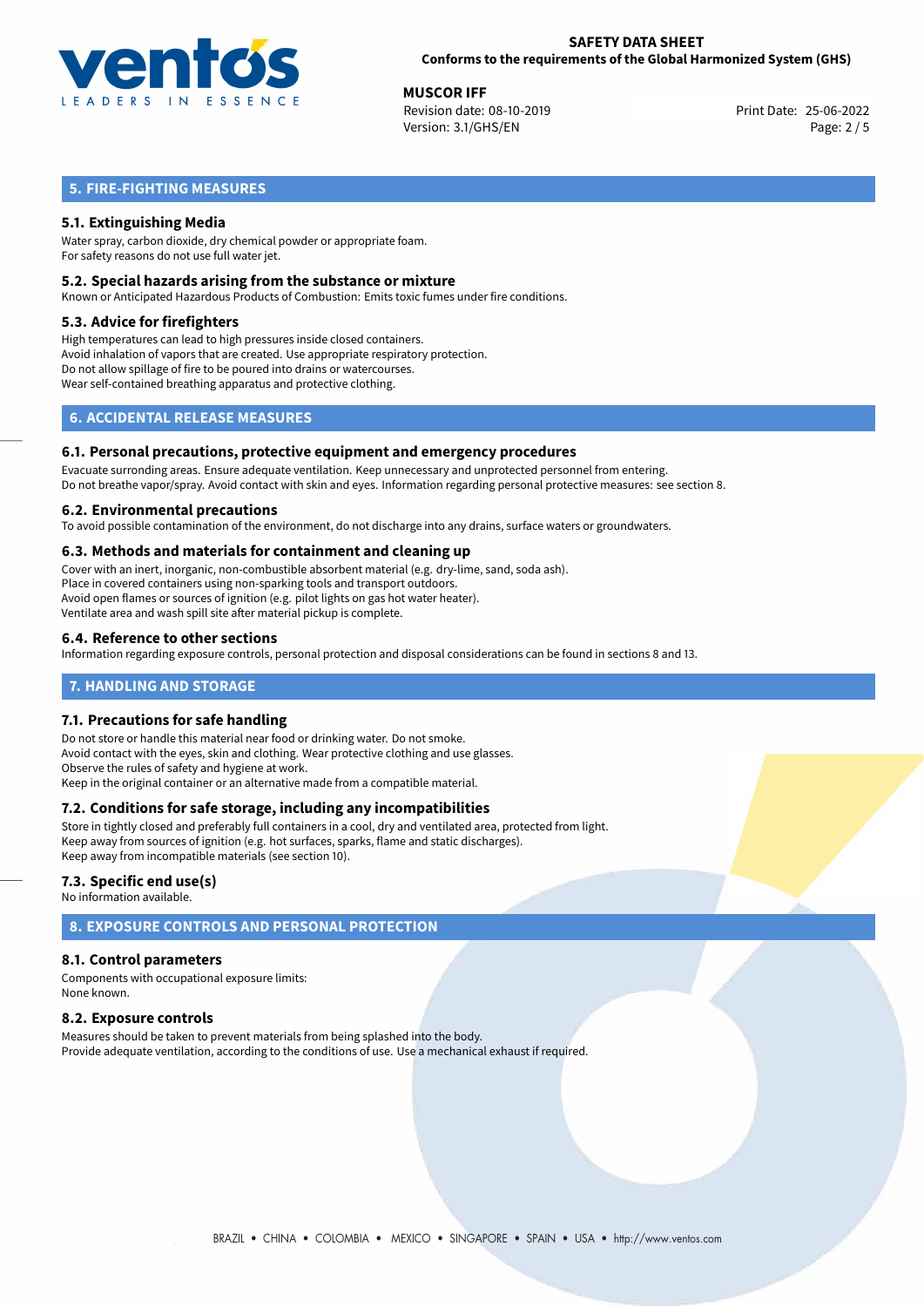

**MUSCOR IFF**<br>
Revision date: 08-10-2019<br> **Print Date: 25-06-2022** Revision date: 08-10-2019 Version: 3.1/GHS/EN Page: 3 / 5

### **8.3. Individual protection measures, such as personal protective equipment**

Eye/Face protection: Chemical safety goggles are recommended. Wash contaminated goggles before reuse. Chemical-resistant gloves are recommended. Wash contaminated gloves before reuse. Body protection: Personal protective equipment for the body should be selected based on the task being performed and the risks involved. Respiratory Protection: In case of insufficient ventilation, use suitable respiratory equipment. Environmental exposure controls: Emissions from ventilation or process equipment should be checked to ensure they comply with environmental protection legislation. In some cases, filters or engineering modifications to the process equipment will be necessary to reduce emissions to acceptable levels.

## **9. PHYSICAL AND CHEMICAL PROPERTIES**

#### **9.1. Information on basic physical and chemical properties**

| Appearance:                            | Liquid                    |
|----------------------------------------|---------------------------|
| Colour:                                | Conforms to standard      |
| Odour:                                 | Conforms to standard      |
| Odour theshold:                        | Not determined            |
| pH:                                    | Not determined            |
| Melting point/freezing point:          | Not determined            |
| Boling point/boiling range (°C):       | Not determined            |
| Flash point:                           | 101 <sup>o</sup> C        |
| Evaporation rate:                      | Not determined            |
| Flammability:                          | Not determined            |
| Lower flammability/Explosive limit:    | Not determined            |
| Upper flammability/Explosive limit:    | Not determined            |
| Vapour pressure:                       | 0,000515 mm Hg al 23°C    |
| Vapour Density:                        | Not determined            |
| Density:                               | Not determined            |
| Relative density:                      | Not determined            |
| Water solubility:                      | <b>INSOLUBLE IN WATER</b> |
| Solubility in other solvents:          | SOLUBLE IN ETHANOL        |
| Partition coefficient n-octanol/water: | Log P: 5,33               |
| Auto-ignition temperature:             | Not determined            |
| Decomposition temperature:             | Not determined            |
| Viscosity, dynamic:                    | Not determined            |
| Viscosity, kinematic:                  | Not determined            |
| Explosive properties:                  | Not determined            |
| Oxidising properties:                  | <b>NONE EXPECTED</b>      |
|                                        |                           |

### **10. STABILITY AND REACTIVITY**

#### **10.1. Reactivity**

No hazardous reactions if stored and handled as prescribed/indicated.

### **10.2. Chemical stability**

The product is stable if stored and handled as prescribed/indicated.

#### **10.3. Possibility of hazardous reactions**

No hazardous reactions if stored and handled as prescribed/indicated.

#### **10.4. Conditions to Avoid**

Conditions to Avoid: Excessive heat, flame or other ignition sources.

#### **10.5. Incompatible materials**

Avoid contact with strong acids and bases and oxidizing agents.

#### **10.6. Hazardous decomposition products**

During combustion may form carbon monoxide and unidentified organic compounds.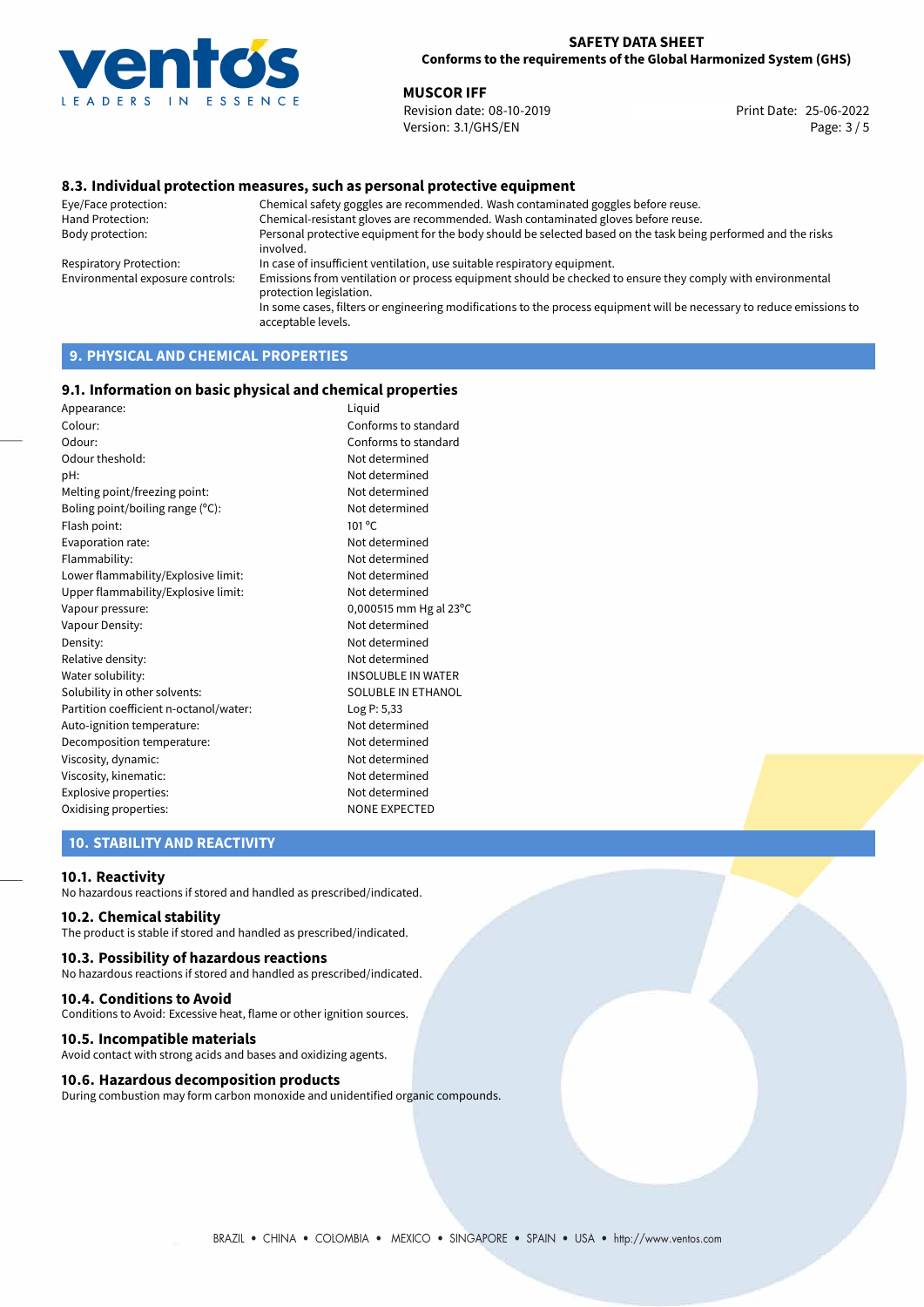

**MUSCOR IFF**<br>
Revision date: 08-10-2019 **Print Date: 25-06-2022** Version: 3.1/GHS/EN Page: 4 / 5

## **11. TOXICOLOGICAL INFORMATION**

| Acute toxicity                    | Based on the data available, the criteria for classification are not met. |
|-----------------------------------|---------------------------------------------------------------------------|
| <b>Skin corrosion/irritation</b>  | Based on the data available, the criteria for classification are not met. |
| Serious eye damage/irritation     | Based on the data available, the criteria for classification are not met. |
| Respiratory or skin sensitisation | Based on the data available, the criteria for classification are not met. |
| Germ cell mutagenicity            | Based on the data available, the criteria for classification are not met. |
| <b>Carcinogenicity</b>            | Based on the data available, the criteria for classification are not met. |
| Reproductive toxicity             | Based on the data available, the criteria for classification are not met. |
| <b>STOT-single exposure</b>       | Based on the data available, the criteria for classification are not met. |
| <b>STOT-repeated exposure</b>     | Based on the data available, the criteria for classification are not met. |
| <b>Aspiration hazard</b>          | Based on the data available, the criteria for classification are not met. |

## **12. ECOLOGICAL INFORMATION**

### **12.1. Toxicity**

**Assessment:**

Based on the data available, the criteria for classification are not met. **Experimental/calculated data:** No information available.

## **12.2. Degradability**

No information available.

#### **12.3. Bioaccumulative potential**

No information available.

### **12.4. Soil mobility**

No information available.

## **12.5. Other adverse effects**

See also sections 6, 7, 13 and 15 Do not allow to get into waste water or waterways.

#### **13. DISPOSAL CONSIDERATIONS**

#### **13.1. Waste treatment methods**

Dispose of in accordance with national and local environmental regulations.

### **14. TRANSPORT INFORMATION**

|                                  | <b>ADR/RID/ADN</b>                | <b>IMDG</b>                       | <b>IATA-ICAO</b>                  |
|----------------------------------|-----------------------------------|-----------------------------------|-----------------------------------|
| 14.1. UN Number                  | Not classified as hazardous goods | Not classified as hazardous goods | Not classified as hazardous goods |
| 14.2. UN Proper Shipping Name    | Not applicable                    | Not applicable                    | Not applicable                    |
| 14.3. Transport Hazard Class(es) | Not applicable                    | Not applicable                    | Not applicable                    |
| 14.4. Packing Group              | Not applicable                    | Not applicable                    | Not applicable                    |
| 14.5. Environmental hazards      | No                                | <b>No</b>                         | <b>No</b>                         |
| Additional information           |                                   |                                   |                                   |

#### **14.6 Special precautions for user**

None known

#### **14.7. Transport in bulk according to Annex II of MARPOL 73/78 and the IBC Code**

No information available

## **15. REGULATORY INFORMATION**

# **15.1. Safety, health and environmental regulations/legislation specific for the substance or mixture**

No information available

## **16. OTHER INFORMATION**

**Full text of the R-phrases, hazard statements and precautionary statements mentioned in section 3:** Not applicable.